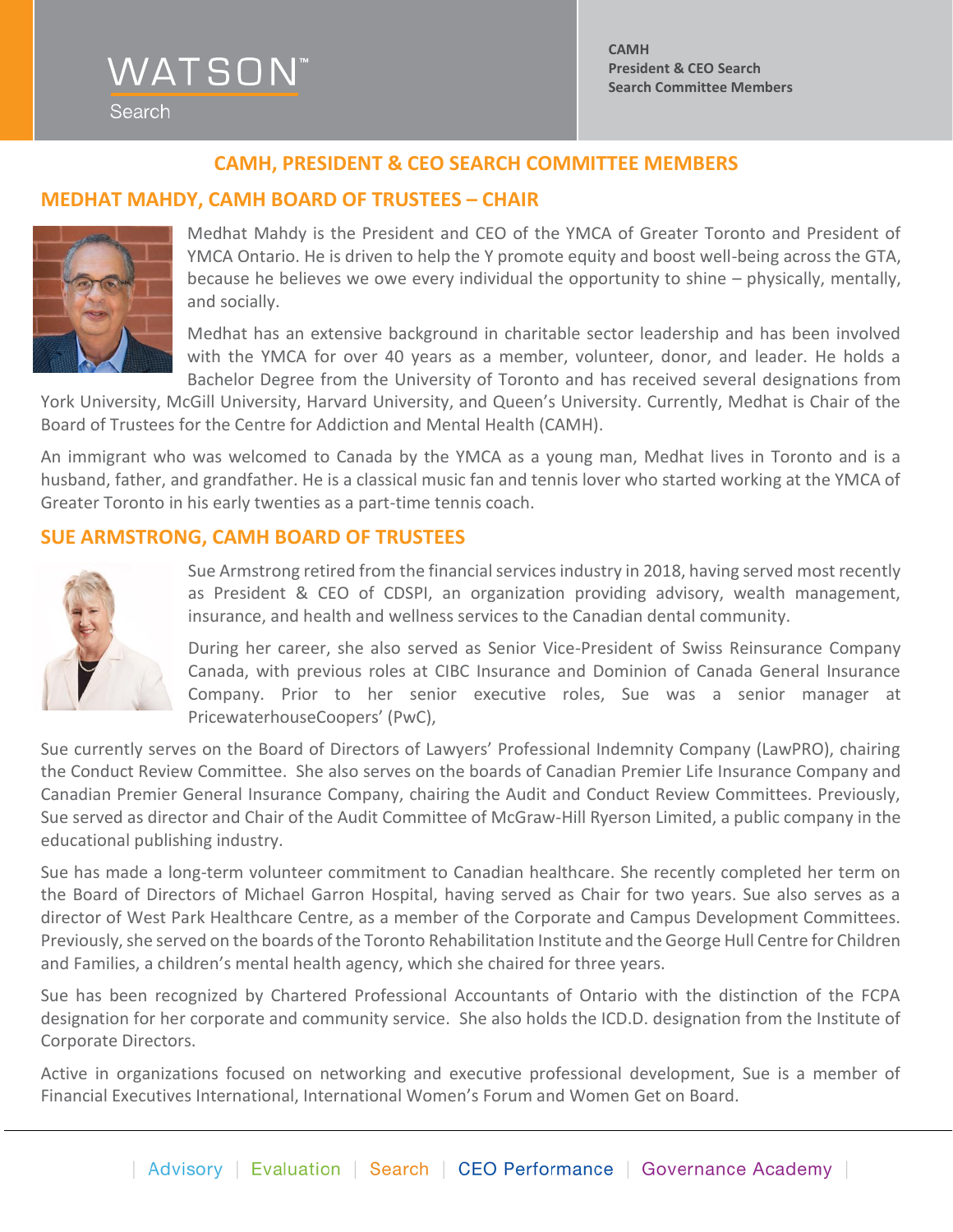Search

**CAMH President & CEO Search Search Committee Members**

### **VIRGINIA CIROCCO, CAMH BOARD OF TRUSTEES**



Virginia Cirocco is a former senior executive with Shoppers Drug Mart, having retired in 2009 as Executive Vice President, Pharmacy.

She is a graduate of the Faculty of Pharmacy University of Toronto, holds an MBA from Schulich School of Business and has obtained the ICD.D designation from the Institute of Corporate Directors after completion of the Director Education Program through Rotman School of Business and the ICD.

Since her retirement, Virginia has provided consulting services to the pharmaceutical and distribution industry and currently sits on the board of Bayshore HealthCare. She has been active as a volunteer for many not-for-profit organizations. Virginia serves on the Dean's Advisory Committee and Campaign Cabinet, Faculty of Pharmacy, University of Toronto and has received their Arbor Award for volunteer service. She also serves as a Director, Israel Cancer Research Fund, and was Chair Fundraising Committee, Blueprint for Pharmacy, and a member of committees of the Centre for Addiction and Mental Health Foundation, Women's College Hospital and the Art Gallery of Ontario. She also supports Bridge to Health and has volunteered on their medical mission to Uganda.

#### **VIVIAN KOEN, CAMH BOARD OF TRUSTEES**



Vivian Koen was the Vice President, Business Insights & Analytics for Scotiabank's Global Banking and Markets division. She has 20 years of experience in mergers and acquisitions, investment banking, and finance in Toronto and New York. Vivian's prior experience includes roles at global financial institutions, including RSA Canada, CIBC, Merrill Lynch and Morgan Stanley.

Vivian holds an MBA from the University of Chicago Booth School of Business, and a BS in economics from The Wharton School at the University of Pennsylvania. She is also a past

board member of the Etobicoke Philharmonic Orchestra.

#### **DR. NOTISHA MASSAQUOI, CAMH BOARD OF TRUSTEES**



Dr. Notisha Massaquoi is an Assistant Professor in the Department of Health and Society at the University of Toronto, Scarborough, with a graduate appointment in the Factor Inwentash Faculty of Social Work. She holds a BA in Psychology from Western University and an MSW and PhD in Social Justice Education from the University of Toronto.

Her early career established several organizations which served Black communities in Canada, including Africans in Partnership Against AIDS, Harambe Family Services, and Taibu Community Health Centre. She designed the health and research programs and served for

two decades as the Executive Director of *Women's Health in Women's Hands Community Health Centre* in Toronto – the only Community Health Centre in North America, which provides specialized primary healthcare for Black and racialized women.

She has consulted globally on racism and its impact on workforces and is considered one of Canada's leading experts in developing equity responsive organizations. Her research and advocacy have pushed many Canadian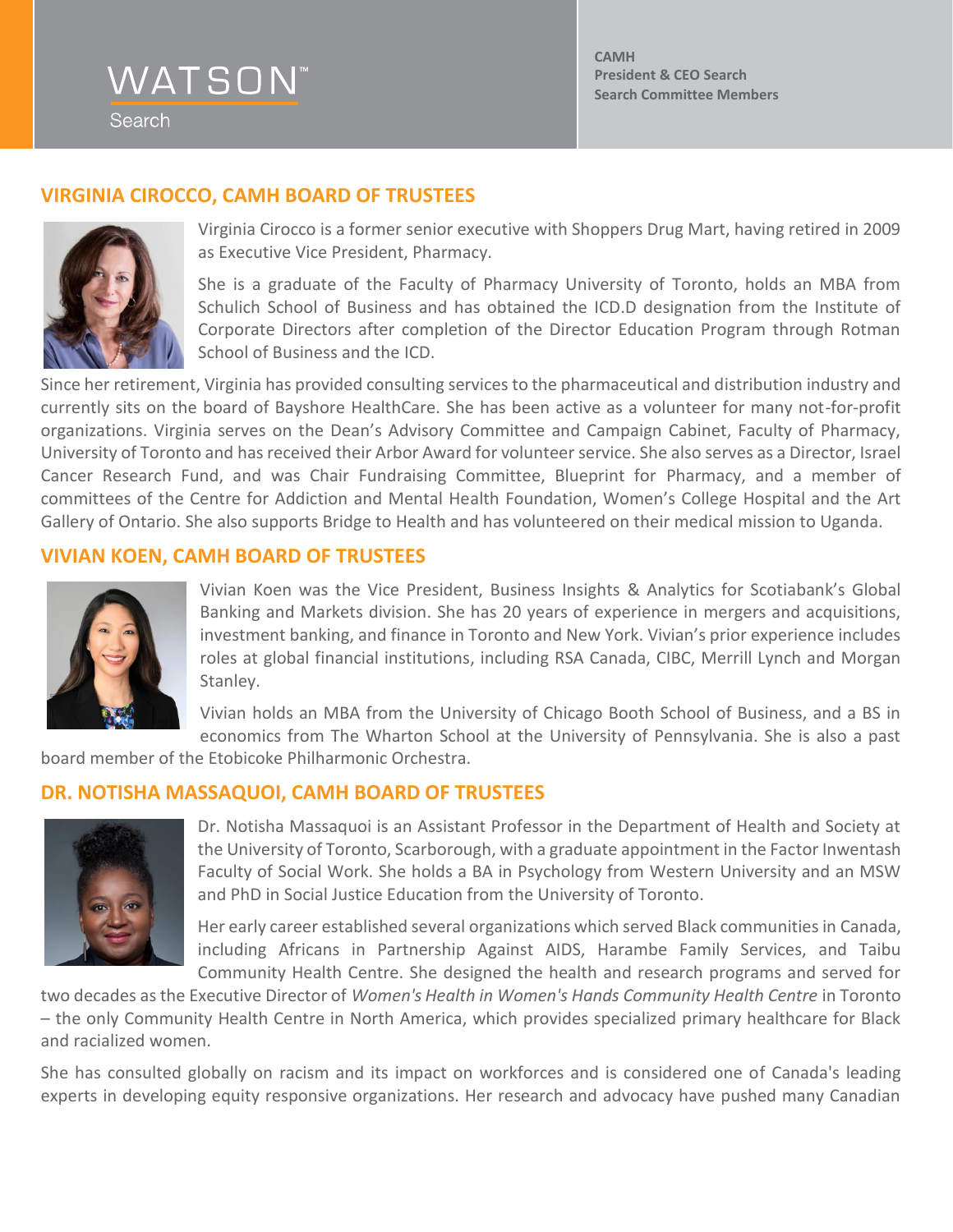Search

**CAMH President & CEO Search Search Committee Members**

institutions to address Anti-Black racism and the collection of race-based data. She has served on the City of Toronto race-based data collection working group, and most notably, she co-chaired the Anti-Racism Advisory Panel of the Toronto Police Services Board. In this role, she was responsible for producing the first mandatory racebased data collection policy for a police service in Canada. Notisha served as a Board trustee for numerous health organizations, including the Canadian Foundation for AIDS Research, and the Stephen Lewis Foundation.

#### **TOM MILROY, CAMH BOARD OF TRUSTEES**



Mr. Milroy is a director of Generation Capital Limited, a private family office located in Toronto. He is also a director of two public companies, APi Group (NYSE:APG) and Interfor Corporation (TSE:IFP).

Mr. Milroy has sat on the boards of numerous not-for-profit organizations and currently sits on the boards of CAMH Foundation, Century Initiative, and Evergreen.

Mr. Milroy worked for BMO Financial Group from 1993 to his retirement in 2015. From 2008

to 2014, Mr. Milroy served as CEO of BMO Capital Markets where he was responsible for all of BMO Financial Group's businesses involving corporate, institutional and government clients globally. In 2014, BMO Capital Markets had revenues in excess of \$3.7bn and net income of approx. \$1.1bn, and employed approximately 2400 people in Canada, the United States and international markets.

Prior to 1993, he spent 6 years working in the securities industry in Toronto and New York. He began his career practicing securities law in Toronto.

### **HOWARD SAPERS, CAMH BOARD OF TRUSTEES**



Howard Sapers experience includes work in public policy, with a focus justice, corrections, and accountability. He currently consults domestically and internationally on oversight, ombudsmanship, correctional practice and the intersection between mental health and criminal justice. Engagements have included work for provincial, territorial, and national governments and agencies, human rights organizations, NGOS, and professional associations.

Between 2004 and 2016 Howard Sapers was the Correctional Investigator of Canada. Mr. Sapers has served as the Executive Director of the John Howard Society of Alberta, an elected member

of the Legislative Assembly of Alberta, Director of Canada's National Crime Prevention Centre Investment Fund and Vice Chairperson (Prairie Region) of the Parole Board Canada. Mr. Sapers is a Past President of the Canadian Criminal Justice Association, was a long serving member of the Board of Directors of the Forum of Canadian Ombudsman, and between 2012 and 2016, was a North American Regional representative to the International Ombudsman Institute. Mr. Sapers represented the community of small federal departments and agencies on the Government of Canada Small Department Audit Committee and was Chairman of the Department of National Defence/Canadian Forces Ombudsman Advisory Committee. In 2017, Mr. Sapers was appointed by the Ontario government to conduct a two-year independent review of Ontario Corrections that resulted in 3 major reports containing over 160 transformative recommendations

Mr. Sapers is an Adjunct Professor at Simon Fraser University's School of Criminology and a Visiting Professor at the University of Ottawa Department of Criminology. In 2016, he was awarded a Honourary Doctor of Laws from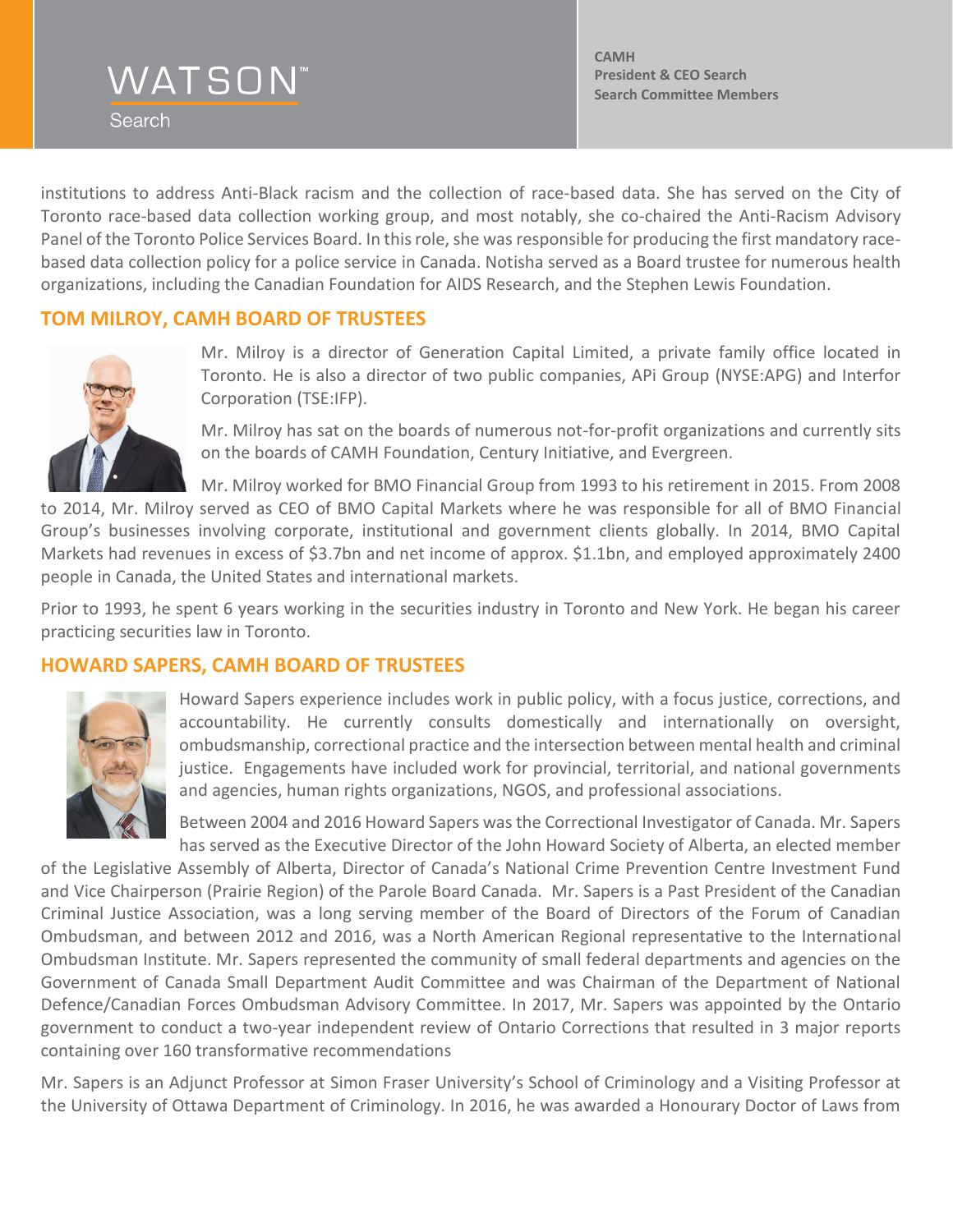Search

**CAMH President & CEO Search Search Committee Members**

the University of Ottawa. Mr. Sapers is currently a member of the Ryerson University Department of Criminology Advisory Council, on the Board of Trustees of the Centre for Addiction and Mental Health and a member of the Legal Aid Ontario Prison Law Advisory Committee. On April 15, 2021, the federal Minister of Public Safety and Emergency Preparedness appointed Mr. Sapers Chair of the Structured Intervention Units Implementation Advisory Committee.

## **DIONNE SINCLAIR, VICE PRESIDENT, CLINICAL CARE AND CHIEF NURSING EXECUTIVE, CAMH**



As the Vice President, Clinical Care and Chief Nurse Executive at the Centre for Addiction and Mental Health (CAMH), Dionne plays an integral part in helping the organization achieve its goals towards integrated and equitable care and supports for people with mental illness. She leads the program that supports those with the most complex illnesses and is dedicated to improving access to excellent patient-centred care so that people may live these best lives. Dionne brings high energy, a strong work ethic and a positive attitude to all that she does.

Dionne is also a member of the Registered Nurses' Association of Ontario (RNAO) Black Nurses task force and an active member of the College of Nurses of Ontario's Employer Reference Group. As a Certified Healthcare Executive (CHE), Dionne's previous leadership roles include: Multi-Site Director, Diversity and Cultural Advancement at Orillia's Soldiers Memorial Hospital and SouthLake Regional Hospital in Newmarket.

Dionne has held many leadership roles in her 35 years of clinical experience, including: Clinical Director, Medicine Program at Southlake Regional Hospital, Director of Home and Community Care Planning and Strategy at the North West Local Health Integration Network (LHIN), Clinical Director Complex Continuing Care, Saint Vincent Hospital; Bruyere Continuing Care and Clinical Manager, Mental Health and Addictions at Humber River Hospital. Dionne is a mother of 3 beautiful girls, an entrepreneur, a motivational speaker, and an award-winning fitness professional.

# **DR. VICKY STERGIOPOULOS, PHYSICIAN IN CHIEF, CAMH**



Dr. Vicky Stergiopoulos is a Clinician Scientist and the Physician-in-Chief at CAMH. She is also a Professor and Vice-Chair, Clinical and Innovation in the Department of Psychiatry at the University of Toronto. Prior to joining CAMH, she served as the Psychiatrist-in-Chief at St. Michael's Hospital, leading the development of a number of innovative health solutions for people experiencing homelessness and mental health challenges. Dr. Stergiopoulos has a keen interest in mental health policy, community development and the redesign of our system of mental health care for the purpose of system improvement. She champions equitable access

to high quality health care for people experiencing mental health problems and illnesses, and the inclusion of service users in both service delivery and research.

Dr. Stergiopoulos completed her medical training at Dalhousie University (with Distinction) and residency training in psychiatry at the University of Toronto. She holds a MHSc in health administration from the University of Toronto's Institute for Health Policy, Management and Evaluation, and completed the Directors Education Program at the Rotman School of Management. Her program of research focuses on the design, implementation, evaluation and dissemination of interventions aiming to improve housing stability, service coordination and recovery of adults experiencing mental health and addiction challenges and social disadvantage.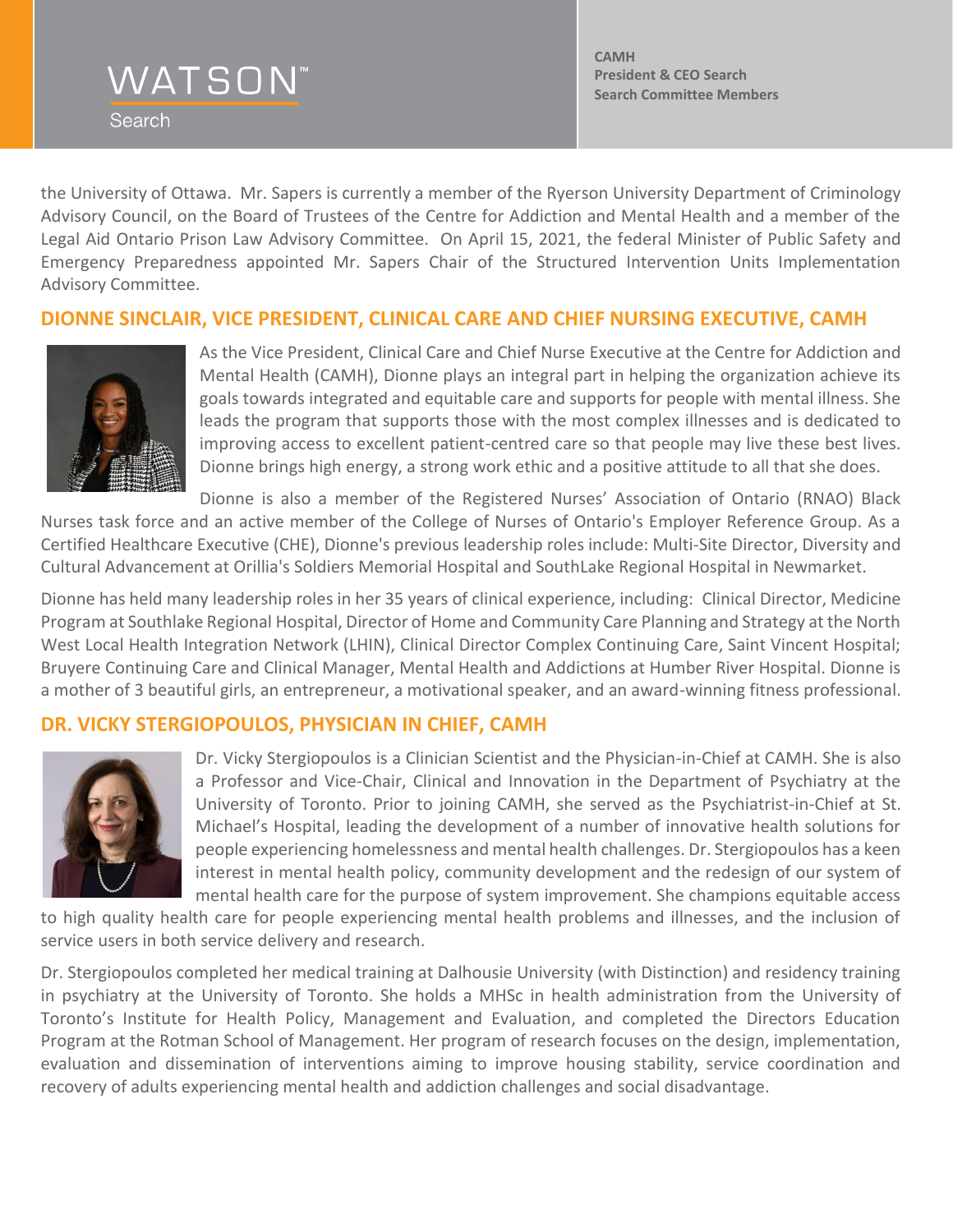Search

**CAMH President & CEO Search Search Committee Members**

### **VALERIE PRINGLE, BOARD OF TRUSTEES, CAMH FOUNDATION - CHAIR**



Valerie Pringle was one of Canada's best known broadcasters and now involved full-time in not for profit work. She is Chair of the Foundation Board of the Centre for Addiction and Mental Health Foundation. Valerie is on the Board of the Canadian Broadcast Heritage Museum, Belmont House and the Toronto International Festival of Authors.She is a mentor for the Pierre Elliott Trudeau Foundation and spent 20 years as a volunteer working to build the Trans Canada Trail. Valerie was awarded an honourary doctorate from Ryerson University and was appointed as a Member of the Order of Canada in 2006 for her contributions to

communications and her volunteer work.

#### **DR. CHERYL REGEHR, VICE PRESIDENT AND PROVOST, THE UNIVERSITY OF TORONTO**



Cheryl Regehr is the [Vice-President and Provost](http://www.provost.utoronto.ca/) for the University of Toronto. Former Dean of the Factor-Inwentash Faculty of Social Work, she is a Professor in the Faculty of Social Work, and has cross-appointments to the Faculty of Law and the Institute for Medical Sciences at University of Toronto.

Professor Regehr's practice background includes over 20 years of direct service in forensic social work and emergency mental health and in the administration of mental health programs, specializing in civil litigation and criminal court assessments of trauma victims and violent

offenders, and organizationally based trauma interventions. She was the director of the Crisis Response Team at Pearson International Airport, served on the mental health advisory for the Department of National Defence and Veteran's Affairs Canada, and currently is a member of the CIHR Mental Health Advisory Group for COVID-19. In 2004, she was awarded the Amicus Award by the American Academy of Psychiatry and the Law for her contributions to forensic mental health.

#### **DR. SIMONE VIGOD, CHIEF DEPARTMENT OF PSYCHIATRY, WOMEN'S COLLEGE HOSPITAL**



Dr. Simone Vigod is a leading expert in perinatal mood disorders and has conducted some of the largest studies worldwide on maternal mental illness around the time of pregnancy. Mental illness at this life stage poses unique risks to mothers and their children at a critical juncture in both of their lives. Dr. Vigod's research is helping raise awareness about gaps in access to specialized perinatal mental healthcare, as well as identifying vulnerable populations where these gaps are most prominent.

Despite the progress that has been made to understand perinatal mood disorders, there is still much work to be done to improve awareness, diagnosis, and treatment for mothers. Dr. Vigod's vision is to ensure every Canadian woman with mental illness is able to receive timely, effective care around the time of pregnancy to improve outcomes for both women and their families.

Working with a multidisciplinary network of research, content experts, front-line workers and women with lived experience, Dr. Vigod is leveraging digital technologies to achieve this goal by optimizing maternal mental healthcare delivery. One of these interventions, Mother Matters, a therapist-facilitated online postpartum mental health support group has already been implemented across Ontario.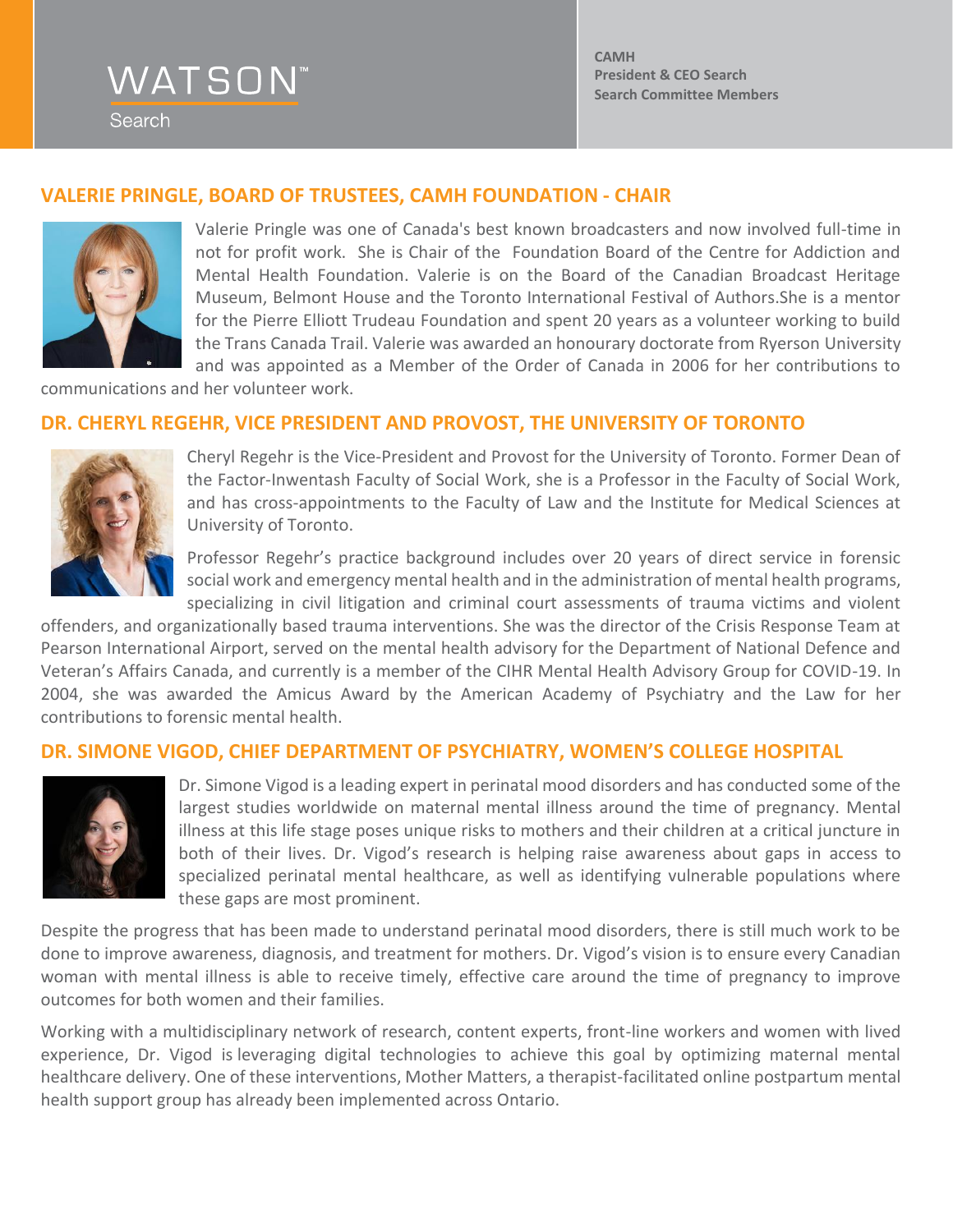Search

**CAMH President & CEO Search Search Committee Members**

Dr. Vigod's research has also provided valuable insight into balancing the importance of maternal mental health and the risk of medication to the fetus. She's also developed an online patient decision aid to help women make choices about antidepressant use in pregnancy that is now being evaluated in the United Kingdom. By advancing knowledge and improving access to care during the time around pregnancy, Dr. Vigod hopes to change our healthcare system to better address the needs of women during this crucial time.

### **DR. SARAH COLMAN, CAMH BOARD OF TRUSTEES AND THE PRESIDENT OF THE MEDICAL STAFF ASSOCIATION**



Dr. Sarah Colman completed her Undergraduate Degree in the Arts and Science Honours Programme at McMaster University, and her medical degree, psychiatry residency and clinical fellowship in Geriatric Psychiatry at the University of Toronto (U of T). She is currently a staff psychiatrist on the geriatric inpatient unit at CAMH and psychiatrist on the Psychogeriatric Assertive Community Treatment team with Reconnect Community Health services. As well, she engages in outreach work to frail homebound seniors through collaborative models and with the

help of telemedicine. She is the President of the Medical Staff Association at CAMH. She recently completed her tenure as the Associate Program Director for the Department of Psychiatry, U of T. Interests include medical education, medical history, ethics, and the medico-legal interface in psychiatry, and advocacy for vulnerable older adults. She is an Assistant Professor at the University of Toronto.

# **DR. CHRIS SIMPSON, EXECUTIVE VICE PRESIDENT (MEDICAL) AND CHIEF MEDICAL OFFICER, ONTARIO HEALTH**



Chris Chris Simpson was born in Moncton in 1967 and raised in Nackawic, a small pulp mill town of 1,000 people in western New Brunswick. Torn between pursuing a career in music or medicine, he obtained a BSc at the University of New Brunswick while playing saxophone with The Thomists, a 20-piece big swing band based in Fredericton and well-known across the Atlantic provinces.

He went on to medical school at Dalhousie University in Halifax and obtained his MD in 1992. He subsequently completed internal medicine and cardiology training at Queen's University in Kingston and then a Heart and Stroke Foundation Clinical and Research Fellowship in Cardiac Electrophysiology at the University of Western Ontario, under the supervision of Dr. George Klein.

Currently, he is the Executive Vice President (Medical) and Chief Medical Officer at Ontario Health – the provincial agency overseeing Ontario's health care system. Together with Judy Linton, the Chief Nursing Officer at OH, he is the executive lead overseeing the Clinical Institutes and Quality Programs portfolio, including the Mental Health and Addictions Centre of Excellence. As the Executive Lead for OH's Recovery Plan, he is working to accelerate substantial transformative health system change, including specific work to embed health equity metrics in performance dashboards.

Dr. Simpson's primary non-clinical professional interest is health policy – particularly access to care, seniors' care, wait times and medical fitness to drive. He served as the chair of the Wait Time Alliance (WTA) – a federation of 17 medical specialty societies and the Canadian Medical Association (CMA) – and is a past chair of the Canadian Cardiovascular Society's (CCS) Standing Committee on Health Policy and Advocacy. He has served on the Cardiac